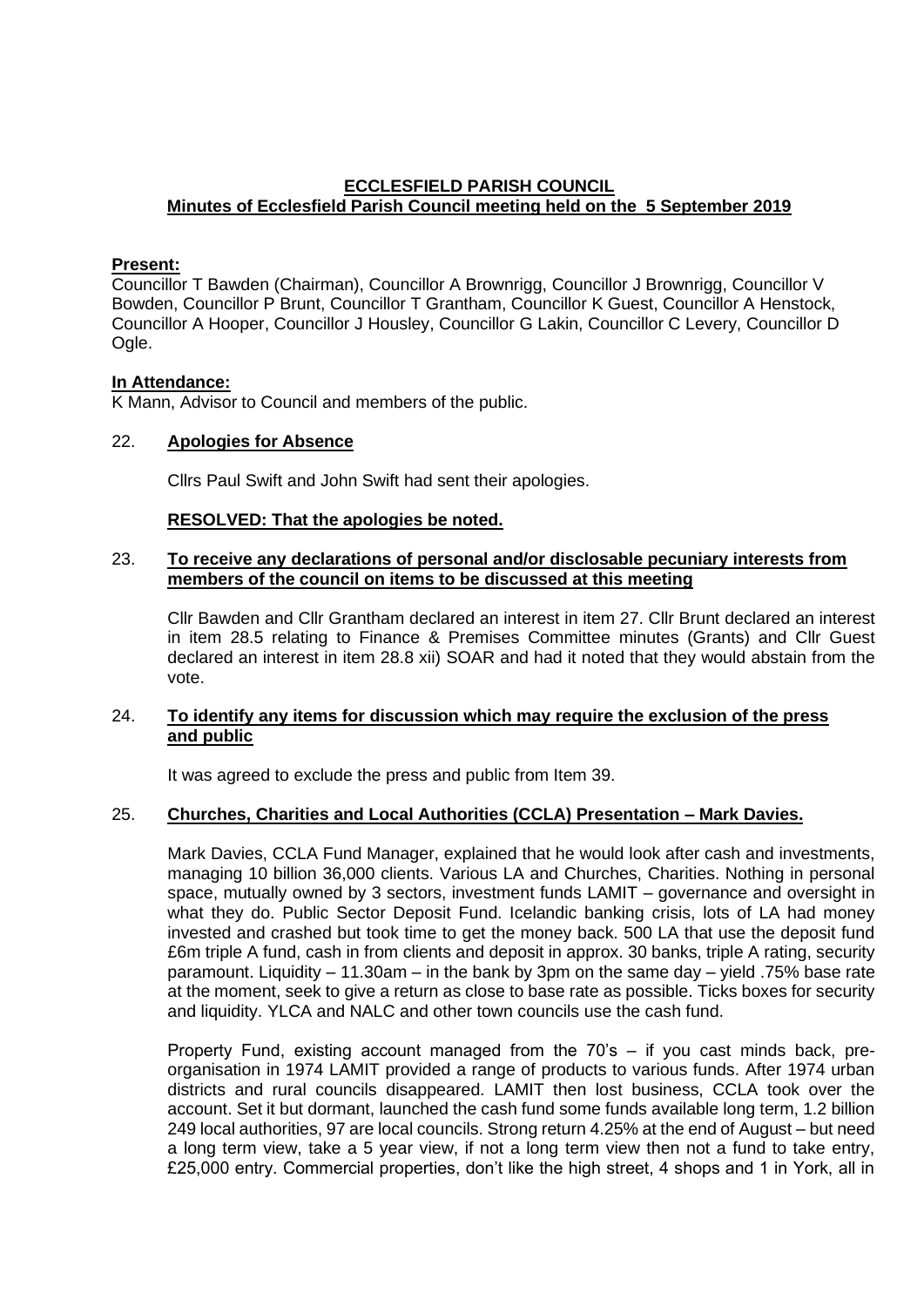cathedral areas. Retail shops, industrial and warehousing, sheds on the side of highways. Own offices around the country. Good tenants – cost 0.65% declared before the figures provided, back of document key facts, buying and selling difference 8.3% - big hit stamp duty. HMRC take the stamp duty. Valuers fees etc. Capital values may drop 2008 by 32% - don't know what will happen, referendum in 2016 down by 4%, then stable but dropped a little bit now. Maintain 4% plus on the property fund.

Dividends on the cash fund, paid monthly, paid to the principle sum to the cash fund or returned, property fund dividend is paid quarterly.

The Chairman thanked Mark for attending the meeting and further consideration would be taken to the next Finance & Premises Committee meeting.

Mark Davies left the meeting.

### 26. **Public Participation**

Question from a member of the public – 19 September 2019 land on Wheel Lane to be discussed, the Parish Council supported in Oct last year – Council had not received their planning consultation letter and objections need to be in by the 13 September. To request from Sheffield City Council an extension to the 27 September 2019.

Difficult to view the portal and respond – copy of plans available from member of the public. Councillor Hooper also has a copy of the plans.

### **RESOLVED: That a request be submitted to Sheffield City Council asking for a copy of the Planning Application Consultation letter and that the response be extended to 27 September 2019.**

## 27. **St Vincents Amateur Boxing Club Presentation**

Paul Watson and John Booker were in attendance to present the clubs grant application.

John Booker gave an overview and relation to the club. Aim to provide a fair and reasonable club, asked for the grant as struggling with finances. 4.30pm on a Thursday with lots of children in attendance. How it started and why it is such a good thing. 24 March 2016 with the help of Paul Watson, St Vincents Boxing Club started. World Champion had attended several times. Boxing been pushed in the High Green area several times. Got together with Paul to run a new project. Universal language, self discipline, health and self confidence, not a release of aggression, replaces aggression. School work and attitudes to school improves, very difficult kids are now a pleasure to work with in school. Additional training in schools. Help with social issues, deprivation, gang related crime etc brought children away from difficult areas and aspire to be better. Exercise, fitness and diet, movement is medicine and health is wealth.

Questions *What percentage of the children come from High Green?*  Response *100% of the children at the boxing club come. 2 year old onwards can join in.*

John explained that the rent was paid twice a week, facilities free currently but need to move to a new site. Nice of the owner to let the club use the building but not set up to be used solely as a boxing club. Need a purpose built facility for the future. Grant requests the rent for 48 weeks for 1 year. Whatever is not used from the grant if successful will be paid back.

Having to take equipment up and down, children need a purpose built gym in place.Over 100 children registered to the boxing club at High Green. More new children coming all the time. Bigger venue can attract more children and older children too.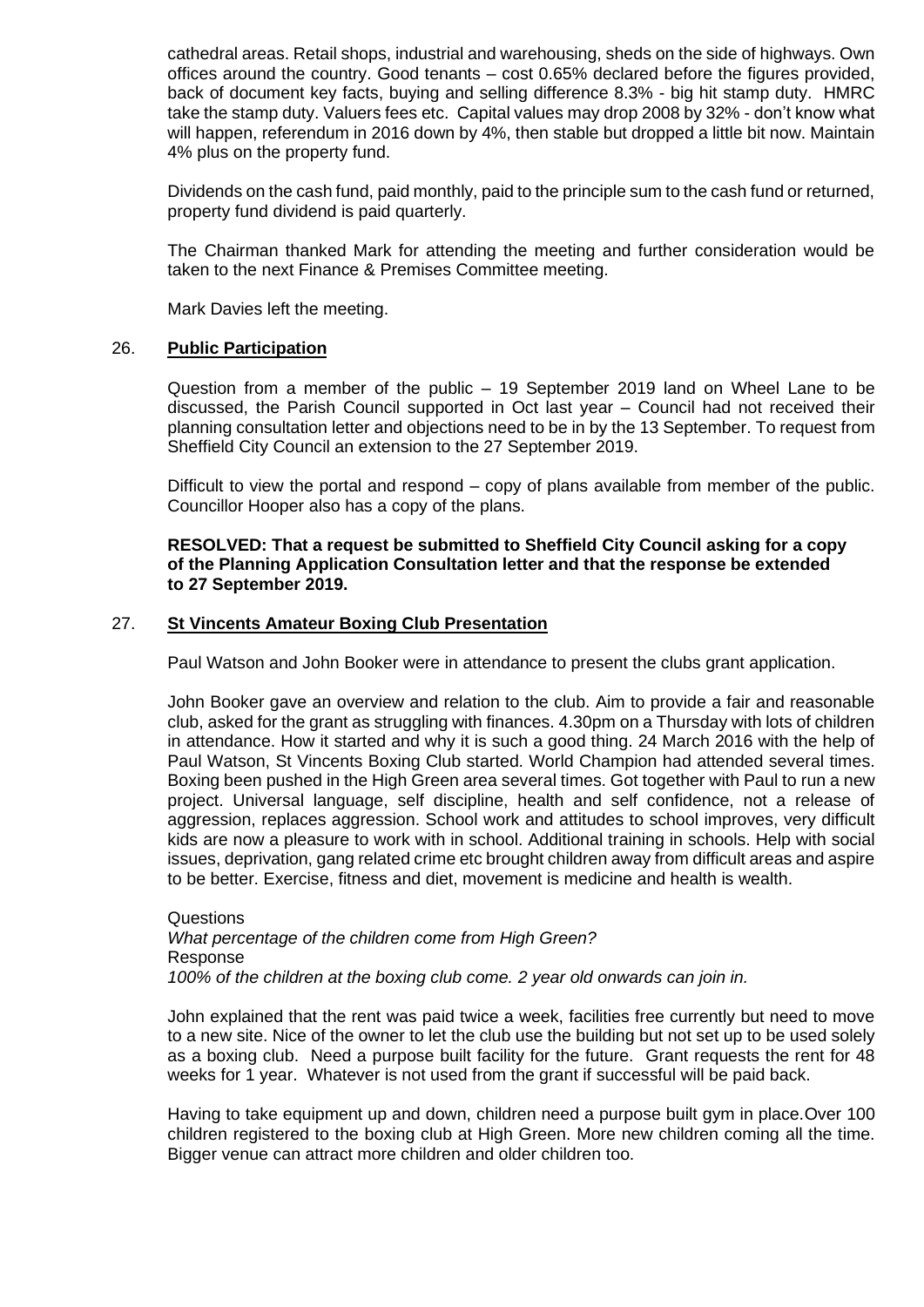There had been a request to open a boxing club in Fox Hill – good work gets around. Lots of enquiries from Yorkshire Day where they did a presentation.

The Chairman thanked Paul and John for attending the meeting. Paul provided a copy of the club's bank statement and insurance documentation.

Paul and John left the meeting.

### **RESOLVED: That the decision on whether to grant or refuse the grant application be considered under item 39 of the agenda.**

### 28. **Minutes of previous meetings**

## 28.1 **To receive the minutes of the Planning Committee meeting held on the 27 June 2019**

The minutes had been approved and signed by the Chair of the Planning Committee. Council received the minutes for noting.

### **RESOLVED: That the minutes be noted**

### 28.2 **To consider approval of the minutes of the Council meeting held on 4 July 2019.**

A Councillor had provided some amendments to the Advisor to Council which were read out at the meeting.

**RESOLVED: That, subject the amendments from a Councillor, the minutes be approved.**

28.3 **To receive the minutes of the Planning Committee meeting held on 18 July 2019.**  The minutes had been approved and signed by the Chair of the Planning Committee. Council received the minutes for noting.

#### **RESOLVED: That the minutes be noted**

## 28.4 **To consider amending the minutes of the Finance & Premises Committee meeting held on the 23 May 2019 and recommendation from the Finance & Premises Committee meeting held on the 18 July 2019 – item 5**

The advisor explained the resolution – minutes approved on the 6 June, amended on the 18 July. Minutes were to be left as original resolution.

Cllr Hooper asked for a recorded vote, he abstained, J Housley did not vote, everyone else agreed to vote to leave the minutes as approved on the 6 June 2019.

**RESOLVED: That the minutes from the Finance & Premises Committee held on the 23 May 2019 be approved and no amendments to the resolution be accepted.**

### 28.5 **To consider the minutes of the Finance & Premises Committee meeting held on the 18 July 2019**

The Council considered the recommendations of the Finance & Premises Committee meeting.

It was agreed to set up a working group to look at ring fencing monies in the David Chadwick Centre fund.

A working group to look at setting up a Neighbourhood Plan for Ecclesfield Parish area include Cllrs Lakin, Hooper, Henstock, Housley and J Brownrigg.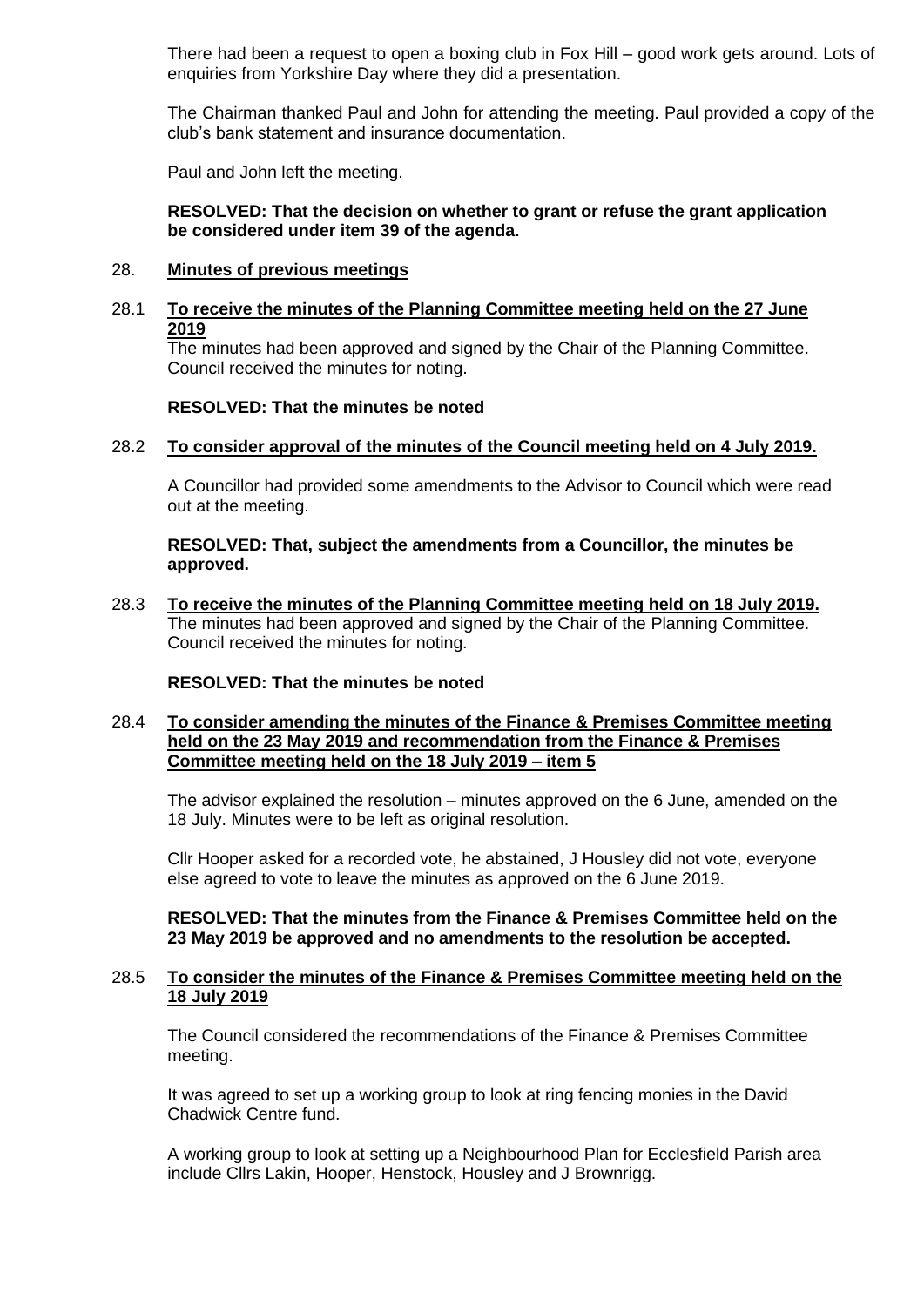**RESOLVED: That the minutes of the Finance & Premises Committee meeting held on the 18 July 2019 be approved and recommendations below be approved**

**i) A Neighbourhood Plan Working Group be appointed and Cllrs Lakin, Hooper, Henstock, Housley and J Brownrigg be members;**

## **Recommendations:**

- **ii) The reviewed Financial Regulations be approved and adopted;**
- **iii) Josh Cope be paid £500.00 for the design works he had completed;**
- **iv) Option 1 – Council Logo would be considered at item 28.5.2 of the agenda**
- **v) The balance of outstanding funds from the past chairman's allowance not be paid;**
- **vi) Any outstanding invoices for legal advice be left unpaid until all legal advice provided last year be provided to the Council; and**
- **vii) Council support the motion with regard to the David Chadwick Centre funds and a working group be appointed to put forward suggestions for spending the ring-fenced funds with an update provided to a future Council meeting**

## 28.5.1 **To consider the Terms of Reference of the Finance & Premises Committee**

Council considered the Aims and Objectives in the Terms of Reference. Awards of grants to local organisations should move below the recommendations to council section and that plus 4 on membership be removed. Time of meeting to change from 7.30pm to 6.30pm.

## **RESOLVED: That the amendments to the Terms of Reference be approved.**

# 28.5.2 **To consider Option 1 of the Council Logos provided by Josh Cope**

Council considered the Council logo Option 1 – black on white or on colour.

## **RESOLVED: That**

- **i) Option 1 of the Council Logo be approved. Colour to be decided at a later date; and**
- **ii) Serving your community since 1894 to be used for the strap line and on the website.**

### 28.6 **To consider the minutes of the Staffing Committee meeting held on the 26 July 2019**

Council considered the recommendations of the Staffing Committee. David Ogle to interview the Clerk/RFO post instead of J Brownrigg.

### **RESOLVED: That the minutes of the Staffing Committee held on the 26 July 2019 be approved subject to the amendments provided by councillors to the Advisor.**

## 28.6.1 **To consider the Terms of Reference for the Staffing Committee**

Council considered the amendments provided to the Staffing Committee Terms of Reference.

## **RESOLVED: That**

- **i) The amended Terms Of Reference be approved; and**
- **ii) A copy of the Disciplinary & Grievance Procedure be sent to all councillors by email**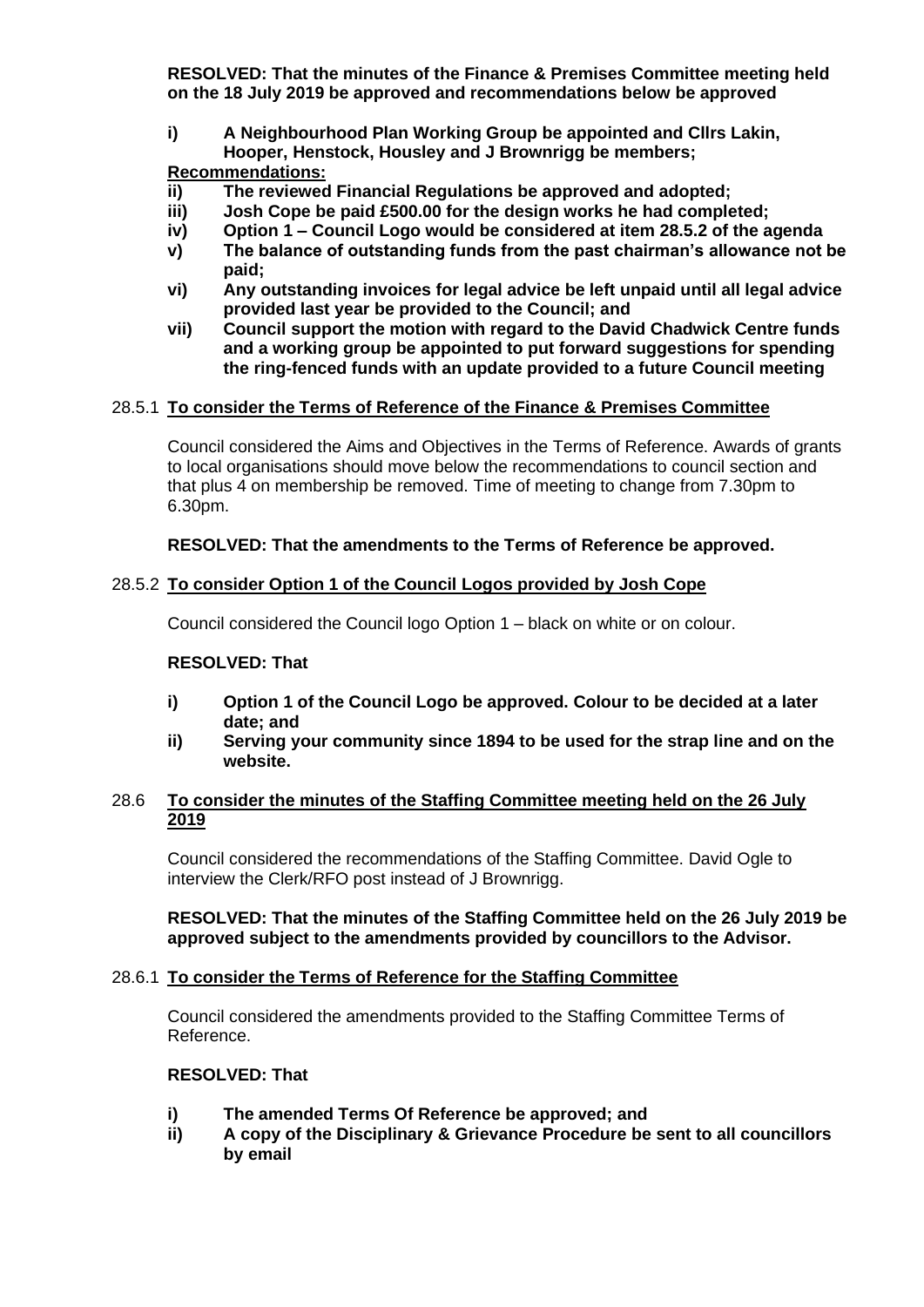## 28.7 **To consider approval of the minutes of the Planning Committee meeting held on the 8 August 2019**

**RESOLVED That the minutes of the Planning Committee held on the 8 August 2019 be approved.**

## 28.7.1 **To ratify the Terms of Reference for the Planning Committee**

Council considered the Terms of Reference of the Planning Committee. It was felt that they needed to go back to the next planning committee meeting for review.

**RESOLVED That the Terms of Reference for the Planning Committee be reviewed at the next Planning Committee meeting to be held on the 19 September 2019.**

## 28.8 **To consider approval of the minutes of the Finance & Premises Committee meeting held on the 14 August 2019**

It was confirmed that Virgin Money Savings Accounts are only for Limited and Public Limited Companies, Partnerships and Sole Traders.

Council considered the recommendations from the Finance & Premises Committee meeting. Item 33 iv) needed the word giving included after the word organisations.

The Advisor provided an update on Locality and funding for a Neighbourhood Plan.

A councillor asked that consideration be given at the next Finance & Premises Committee meeting with regard to Councillors being allowed to use the Community Room free of charge on occasion.

### **RESOLVED: That**

- **i) The minutes from the Finance & Premises Committee held on the 14 August 2019 be approved, subject to the amendment to item 33 iv) being completed;**
- **ii) The Community Room use for Councillors be considered at the next Council meeting on the 3 October 2019;**
- **iii) The Recommendations be approved as below:**

## **RECOMMENDATIONS**

- **iv) To open a bank account with the Yorkshire Bank – One year Fixed Term with a gross interest rate of 1.75% and to invest £85,000;**
- **v) The Council purchase of an Anvil Plaque be approved at a cost of £92.00;**
- **vi) Print & Design Factory be appointed the contractor to print 250 Calendars at a cost of £489.00 and a charge of £5.00 per calendar be made (organisations that help sell the calendars would be able to keep £1.00 for their organisation);**
- **vii) Print & Design Factory be appointed the contractor to print 200 sets of 24 postcards at a cost of £270.00;**
- **viii) The Council representatives for the Archive Project monitor income and expenditure of the project and the representatives are given delegated power to approve payments, within the agreed budget for 2019/20 and provide Council with feedback as and when necessary;**
- ix) **The room hire charge for the community room be increased to £14 per session for local organisations and £28 per session for commercial organisations and any monies raised over and above the income would be ring fenced for repairs and refurbishment;**
- **x) The increase, if approved by Council, commences on the 1 January 2020 and organisations are given three months' notice of the increase;**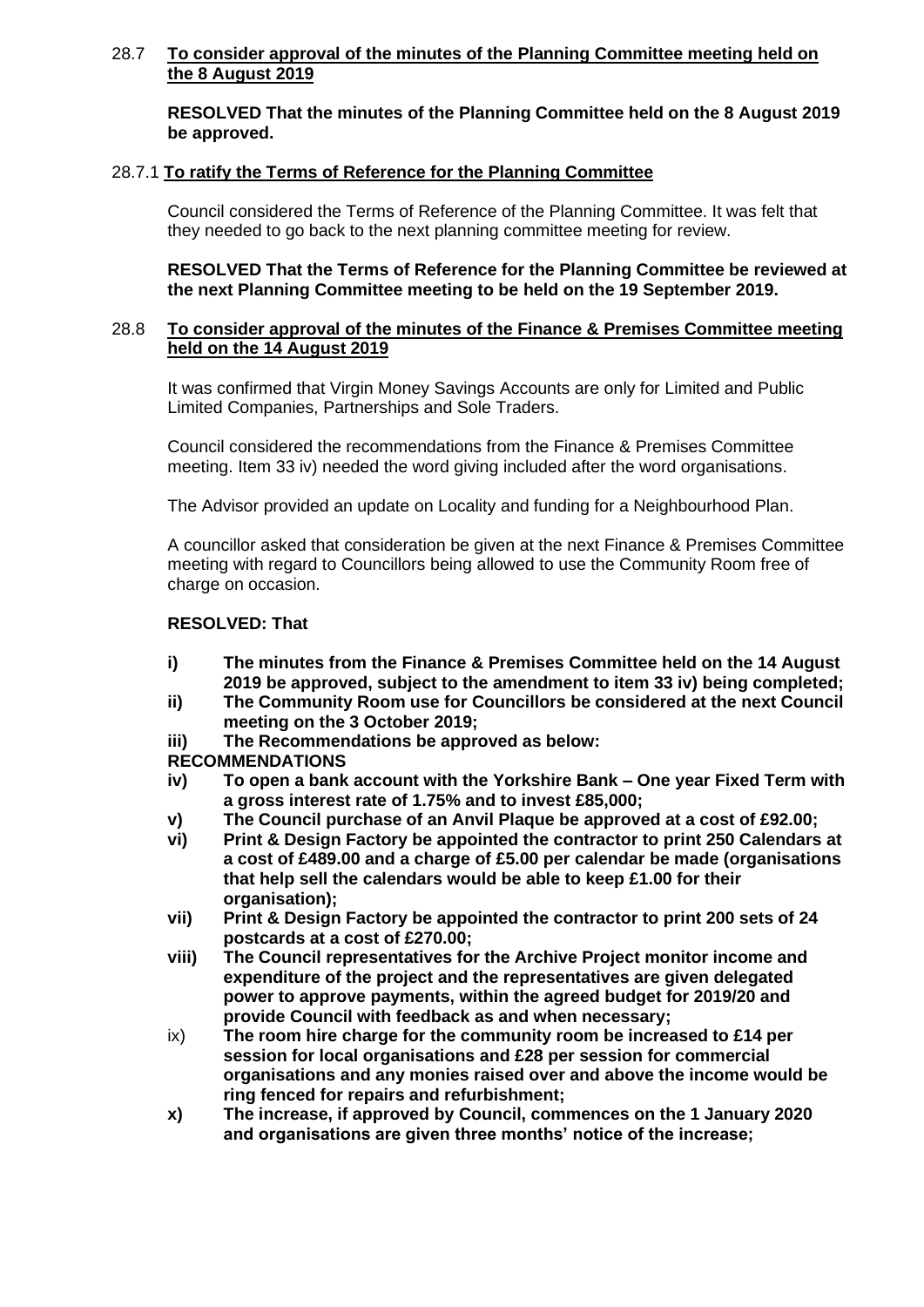- **xi) The Grant Application from Ecclesfield Conservation and Local History Group be approved at a cost of £671.20 for 3000 leaflets to be printed (Local Government Act 1972 Section 137)**
- **xii) The Grant Application from the Sheffield (Ecclesfield) Scouts Group be approved at a cost of £1,440 for decking and cutting the hedge at the scout hut grounds (Local Government (Misc Provisions) Act 1976 Section 19;**
- **xiii) St Vincents Amateur Boxing Club grant application be approved and costs are taken from the David Chadwick Centre budget 2019/20 (Local Government (Misc Provisions) Act 1976 Section 19);**
- **xiv) The David Chadwick Centre Working Group meet to discuss how the remaining funds are to be spent in High Green; and**
- **xv) The Grant Application from the High Green Health Network (SOAR) be rejected with a letter suggesting they become a standalone organisation away from SOAR.**

#### **A recorded vote was requested: 7 votes approved rejecting the grant application from High Green Health Network and 5 abstained from voting.** 29. **Financial matters:**

The Advisor to council provided an update on the bank balances.

29.1 Bank Balances up to 31 July 2019:

| <b>Community Direct Plus Current Account</b><br><b>Community Direct Plus Imprest Account</b> | (inc Precept received) | £160,992.78<br>£ 38,771.42 |
|----------------------------------------------------------------------------------------------|------------------------|----------------------------|
| Deposit Bank Account                                                                         |                        | £ 5,642.04                 |
| Scottish Widows Bank Account                                                                 |                        | £144,834.28                |

# **RESOLVED That the bank balances to the 31 July 2019 be noted.**

# 29.2 **To receive the current Spend V Budget to 30 June 2019**

29.3 To approve retrospectively the list of payments for invoices for July and August 2019 below:

| <b>July 2019</b> |                                |                                       |   |                     |
|------------------|--------------------------------|---------------------------------------|---|---------------------|
| Date of          |                                |                                       |   |                     |
| invoice          | <b>Cheque No</b>               | <b>Payee</b>                          |   | <b>Gross Amount</b> |
| 01/07/2019       | <b>DIRECT DEBIT</b>            | 1st Call Com Limited                  | £ | 83.29               |
| 05/07/2019       | 400847                         | <b>Encompass Consultancy Services</b> | £ | 770.30              |
| 05/07/2019       | 400848                         | <b>Netwise</b>                        | £ | 899.00              |
|                  | 400844                         | Stronger mind together                | £ | 1,560.00            |
|                  | 400845                         | High Green in Bloom                   | £ | 375.00              |
| 07/07/2019       | 400851                         | <b>YIAS</b>                           | £ | 650.00              |
| 08/07/2019       | <b>DIRECT DEBIT</b>            | N Power                               | £ | 115.89              |
|                  | 400852                         | Zurich Insurance                      | £ | 1,890.84            |
| 11/07/2019       | <b>DIRECT DEBIT</b>            | Yorkshire water                       | £ | 70.92               |
| 12/07/2019       | <b>BACS</b><br><b>TRANSFER</b> | <b>Sheffield City Council</b>         | £ | 3,050.00            |
|                  | <b>BACS</b>                    |                                       |   |                     |
| 12/07/2019       | <b>TRANSFER</b>                | <b>Encompass Consultancy Services</b> | £ | 622.80              |
| 12/07/2019       |                                | 02                                    | £ | 27.49               |
| 13/07/2019       | <b>DIRECT DEBIT</b>            | <b>AOL</b>                            | £ | 26.37               |
| 15/07/2019       | <b>DIRECT DEBIT</b>            | <b>Sheffield City Council</b>         | £ | 66.00               |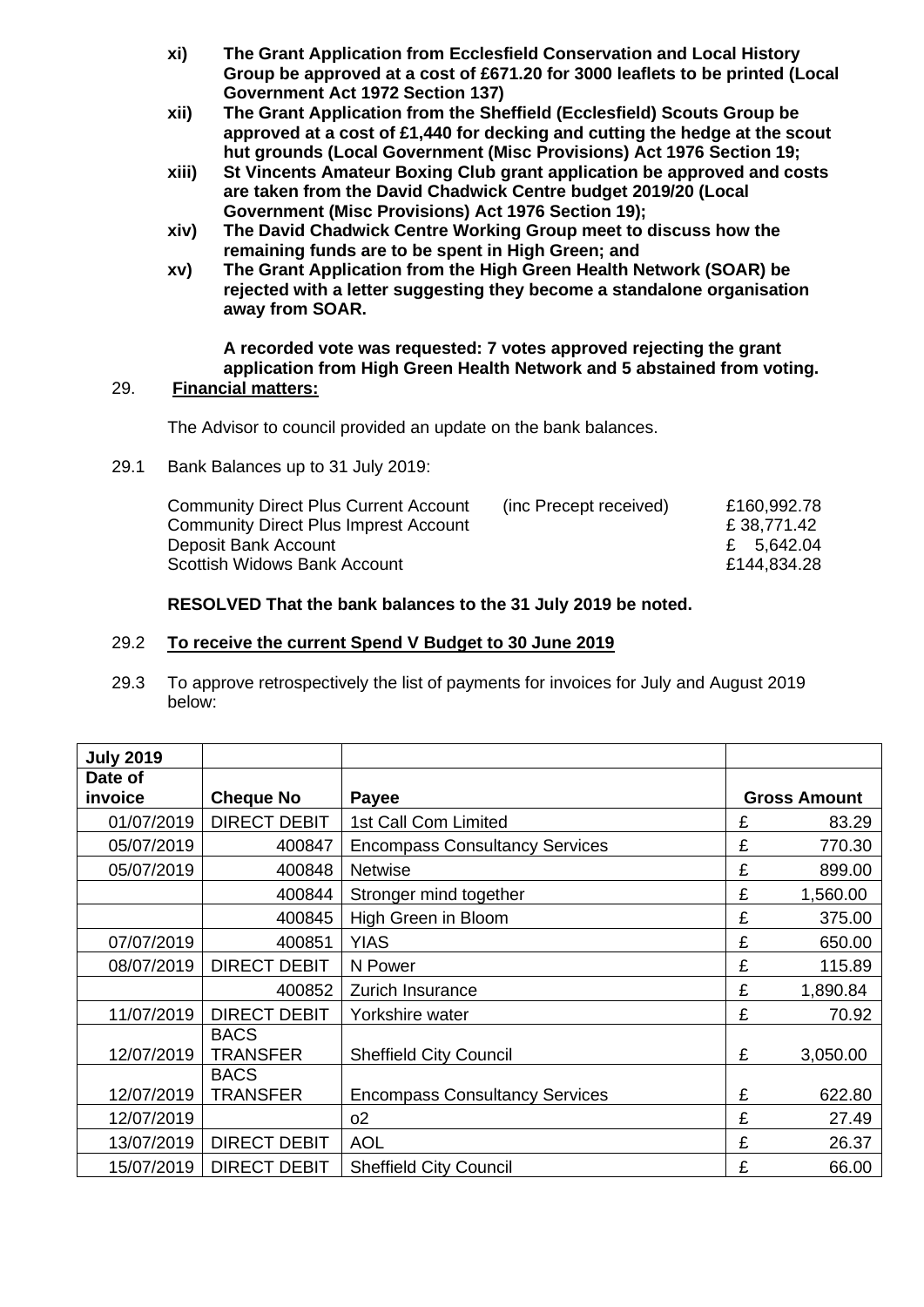| 18/07/2019 | 400850                          | Yorkshire local councils assoc.       | £ | 560.00    |
|------------|---------------------------------|---------------------------------------|---|-----------|
| 18/07/2019 | 400849                          | Yorkshire local councils assoc.       | £ | 115.00    |
| 18/07/2019 | Debit card                      | <b>Administration Asst.</b>           | £ | 200.00    |
|            | <b>STANDING</b><br><b>ORDER</b> | <b>EPC</b> Imprest                    | £ | 7,000.00  |
| 19/07/2019 | <b>BACS</b><br><b>TRANSFER</b>  | <b>Encompass Consultancy Services</b> | £ | 617.30    |
| 26/07/2019 | <b>BACS</b><br><b>TRANSFER</b>  | <b>Encompass Consultancy Services</b> | £ | 840.60    |
| 22/07/2019 | <b>DIRECT DEBIT</b>             | Google                                | £ | 34.26     |
|            | 400839                          | Chairmans allowance 2018/2019         |   |           |
| 28/06/2019 | 400840                          | <b>Facility Maintenance Solutions</b> | £ | 519.00    |
| 28/06/2019 | 400846                          | <b>Facility Maintenance Solutions</b> | £ | 240.00    |
| 28/06/2019 | 400843                          | <b>Encompass Consultancy Services</b> | £ | 728.10    |
| 29/06/2019 | 400841                          | <b>Quality Hotel Sheffield North</b>  | £ | 188.50    |
|            |                                 |                                       | £ | 21,250.66 |

| <b>August Invoices</b> |                     |                                           |                       |
|------------------------|---------------------|-------------------------------------------|-----------------------|
|                        |                     |                                           |                       |
| Date of                |                     |                                           |                       |
| invoice                | <b>Cheque No</b>    | <b>Payee</b>                              | <b>Gross Amount</b>   |
|                        |                     |                                           | £                     |
| 15/07/2019             | 400856              | Yorkshire local councils assoc.           | 62.82                 |
|                        |                     |                                           | £                     |
| 19/07/2019             | 400860              | <b>YPO</b>                                | 54.50                 |
|                        |                     |                                           | $\overline{f}$        |
| 26/07/2019             | 400860              | <b>YPO</b>                                | 24.26                 |
|                        |                     |                                           | £                     |
| 29/07/2019             | 400861              | <b>Facility Maintenance Solutions Ltd</b> | 240.00                |
|                        |                     |                                           | £                     |
| 29/07/2019             | 400861              | <b>Facility Maintenance Solutions Ltd</b> | 519.00                |
|                        |                     |                                           | £                     |
| 30/07/2019             | 400856              | Yorkshire local councils assoc.           | 15.00                 |
|                        |                     |                                           | £                     |
|                        | <b>Direct Debit</b> | 1st call com ltd                          | 92.39                 |
|                        |                     |                                           | £                     |
|                        | <b>Direct Debit</b> | 02 mobile                                 | 27.49                 |
|                        | Standing order      | <b>EPC Imprest</b>                        | $\pounds$<br>7,000.00 |
|                        |                     |                                           | $\overline{f}$        |
|                        | <b>Direct Debit</b> | <b>Sheffield City Council</b>             | 68.85                 |
|                        |                     |                                           | £                     |
|                        | <b>Direct Debit</b> | <b>Sheffield City Council</b>             | 66.00                 |
|                        |                     |                                           | £                     |
|                        | <b>Direct Debit</b> | <b>Talk Talk</b>                          | 26.37                 |
|                        |                     |                                           | £                     |
|                        | <b>Direct Debit</b> | <b>Yorkshire Water</b>                    | 68.83                 |
|                        |                     |                                           | £                     |
|                        | 400853              | <b>New Seasons</b>                        | 365.00                |
|                        |                     |                                           | £                     |
|                        | 400854              | High Green Villa F.C.                     | 800.00                |
|                        |                     |                                           | £                     |
|                        | 400855              | <b>Sheffield Shamblers Walking Group</b>  | 887.11                |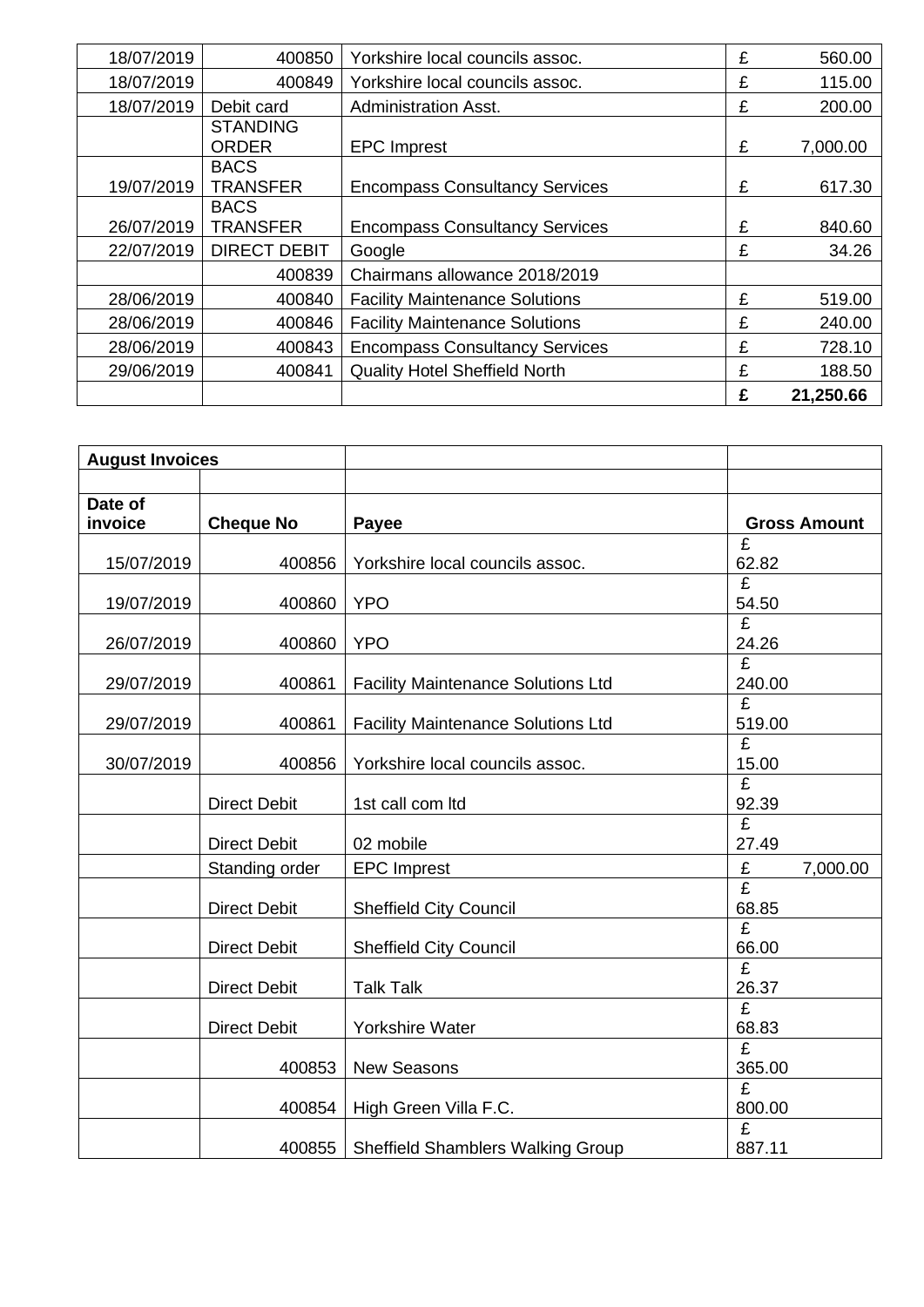|            |                      |                                       | £              |
|------------|----------------------|---------------------------------------|----------------|
|            | 400857               | Mercury Live Ltd                      | 216.00         |
|            |                      |                                       | £              |
|            | <b>Bacs transfer</b> | <b>Encompass Consultancy Services</b> | 845.00         |
|            |                      |                                       | £              |
|            | 400858               | Look Local                            | 320.16         |
|            |                      |                                       | £              |
|            | 400860               | <b>YPO</b>                            | 11.00          |
|            |                      |                                       | $\overline{f}$ |
|            | 400860               | <b>YPO</b>                            | 85.82          |
|            |                      |                                       | -£             |
|            | deducted 860         | <b>Credit Note YPO</b>                | 8.81           |
|            |                      |                                       | $\overline{f}$ |
| 03/08/2019 | <b>Bacs transfer</b> | <b>SLCC</b>                           | 118.80         |
|            |                      |                                       | £              |
| 05/08/2019 | <b>Bacs transfer</b> | <b>SLCC</b>                           | 241.20         |
|            |                      |                                       | $\overline{f}$ |
| 06/08/2019 | <b>Bacs transfer</b> | <b>SLCC</b>                           | 118.80         |
|            |                      |                                       | £              |
| 12/08/2019 | <b>Direct Debit</b>  | <b>British Gas</b>                    | 96.67          |
|            |                      |                                       | £              |
| 12/08/2019 | <b>Direct Debit</b>  | <b>British Gas</b>                    | 99.73          |
|            |                      |                                       | £              |
| 16/08/2019 | <b>Bacs transfer</b> | <b>RBS Rialtas</b>                    | 895.92         |
|            |                      |                                       | £              |
| 31/07/2019 | <b>Direct Debit</b>  | Google                                | 63.65          |
| 16/08/2019 | 4000862              | <b>Sheffield City Council</b>         | £<br>17,977.02 |
|            |                      |                                       | £              |
| 17/07/2019 | <b>DIRECT DEBIT</b>  | Yorkshire water                       | 83.51          |
|            | <b>BACS</b>          |                                       | $\overline{f}$ |
| 15/07/2019 | <b>TRANSFER</b>      | Microsoft                             | 564.00         |
|            |                      |                                       | £<br>32,046.09 |

## **RESOLVED: That July and August payments approved.**

29.4 To consider a request to provide a donation to William Broughton for his hard work helping out around the office during the school holidays.

Council considered the request of the Chairman. It was noted that Health & Safety induction had taken place before attending the office. He had also helped with the Archive project.

It was agreed that Council should have a volunteer policy in place.

## **RESOLVED That**

- **i) A Donation of £200 and letter of thanks from the Council be approved; and**
- **ii) A Draft Volunteer Policy be provided to a future meeting.**
- 29.5 To consider a request from Cllr Grantham to join the Finance & Premises Committee.

The Councillor had withdrawn their request.

30. To consider having a Parish Council Survey completed with local residents and the wording for the survey.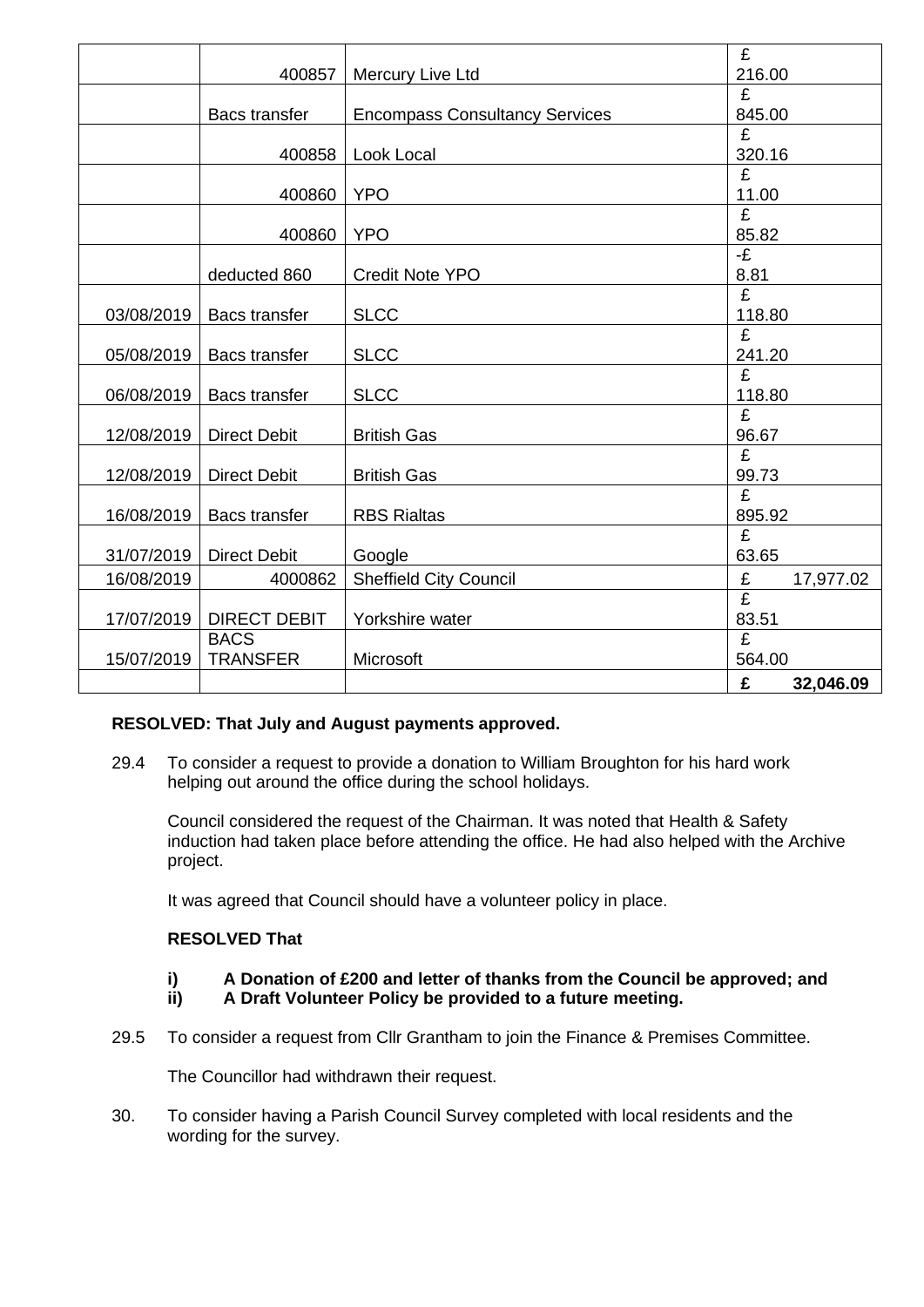It was agreed that the Neighbourhood Plan working group would consider some wording for the Parish Council Survey which come back to Council on the 3 October.

## **RESOLVED That the Parish Council Survey wording be considered by the Neighbourhood Plan Working Group and the wording be submitted to Council on the 3 October 2019.**

## 31. **Standing Orders and Financial Regulations**

To consider the documents provided for adoption:

31.1 Standing Orders - change the word to respect from repect. A discussion took place with regard to who held keys for the Council office. It was agreed that only the Chairman (Proper Officer) and staff should be keyholders.

## **RESOLVED That the Standing Orders presented, subject to the word respect being amended, be approved and adopted.**

31.2 Financial Regulations – amend 4.3 after AGAR a closed bracket; item 4.6 record to be amended to records; item 5.6 finish the final sentence with the word urgently.

### **RESOLVED That subject to the amendments provided the Financial Regulations be approved and adopted**

32. Councillors Email addresses

Some councillors were having difficulty with the new generic council email address. It was noted that those councillors email addresses needed updating on the council's website and noticeboard.

## **RESOLVED That the update be noted.**

33. To receive an update on the siting of the War memorials

A Conservation report was presented detailing the war memorials for Ecclesfield.

## **RESOLVED: That the report be noted.**

34. To consider the Policies for Review and table provided by the Advisor to Council

A table of policies for review was discussed and it was agreed that the table of policies would go onto each individual committee for consideration.

#### **RESOLVED: That the policies be reviewed by each committee.**

34.1 To consider the following policies for review by Council:

i) Draft Press & Social Media Policy A discussion took place with regard placing articles in the local press.

## **RESOLVED: That the Press and Social Media Policy be approved and adopted**

ii) Draft Equal Opportunities Policy

## **RESOLVED: That the Equal Opportunities Policy be approved and adopted**

iii) Draft Grants Application Policy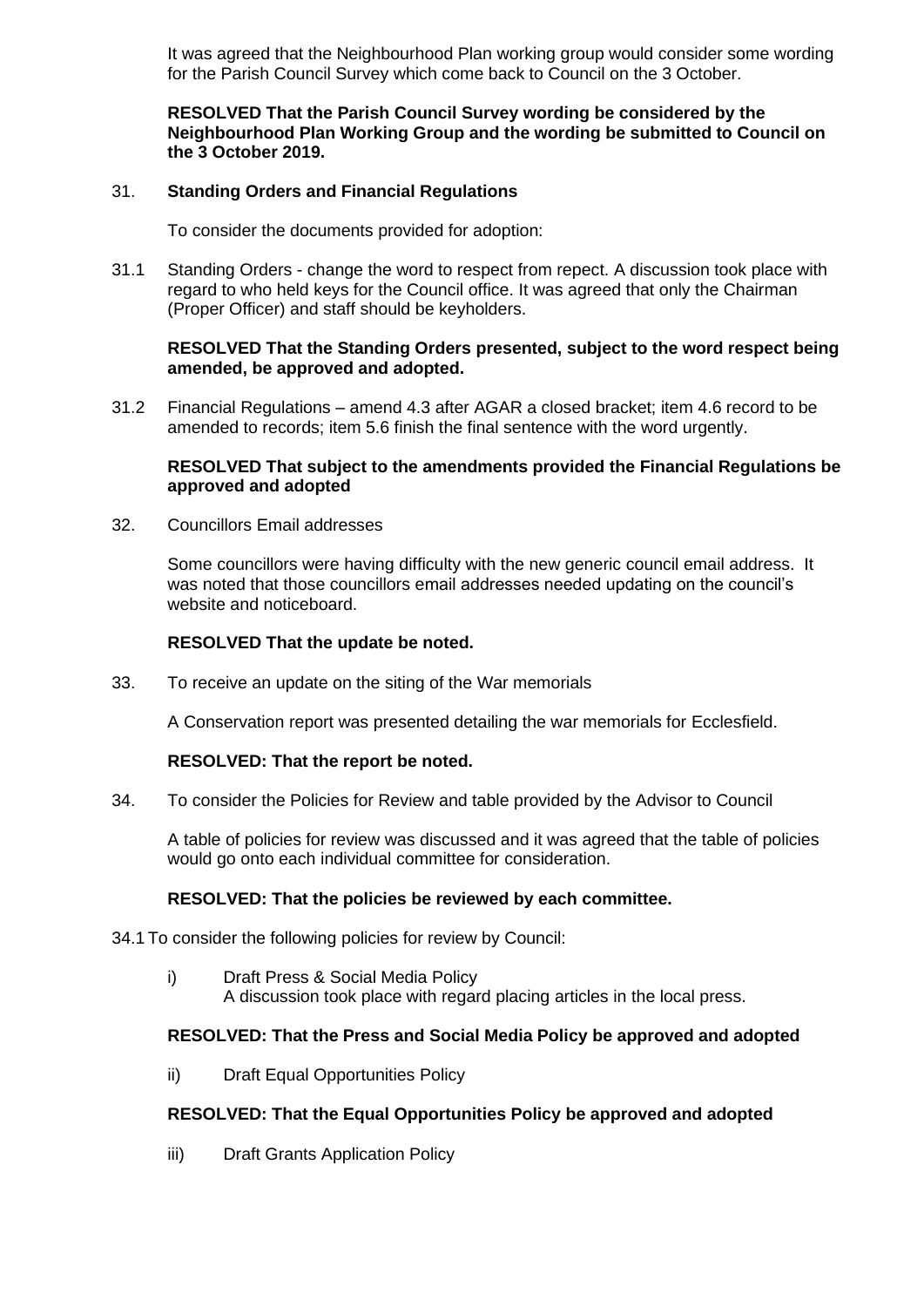**RESOLVED: That the Grants Application Policy be deferred to Finance & Premises Committee to be held on the 12 September for consideration.**

iv) Draft Recruitment and Selection Policy

# **RESOLVED: That the Recruitment and Selection Policy be approved and adopted**

- 35 **Correspondence** to consider items requiring a reply or a response
- 35.1 To receive the letter from P.A.S.T.ways Ltd (Page 124 attached) Noted
- 35.2 To receive the letter and Annual Report of the Police & Crime Panel (Pages 125 134 attached) Noted
- 35.3 To receive the invitation from YLCA to attend the one-day conference in York on the 13 September 2019

# **RESOLVED: That**

- **i) The letter from P.A.S.T ways be noted;**
- **ii) The letter from the Police & Crime Panel be noted;**
- **iii) Cllrs Grantham, Bawden and Housley attend the YLCA Conference on the 13 September at a cost of £115 per person from the Training Budget 2019/20**

## 36. **Updates from Councillors**

The Chairman asked that all Councillors on outside body groups provide a written update for the next Council meeting.

## **RESOLVED: That an update report from Councillors appointed to outside body groups be provided to Council on the 3 October.**

## 37. **Councillor Training**

37.1 To receive feedback from Councillors on the Training

Council felt that the training provided by YLCA had been excellent and day or half day course had also been excellent. The Advisor was asked to contact YLCA to arrange a session on Council Finance.

Governance and Ethical Training would take place on the 26 September from the Monitoring Officer and all councillors were asked to attend this training.

## **RESOLVED: That**

- **i) The update on training be noted; and**
- **ii) A training session on Finance from YLCA be arranged in the near future**
- 37.2 Council to consider any further requests from councillors for training with YLCA, from the Training Budget 2019/20.

None requested.

## 38. **Work Experience 1-5 July 2019**

The Chairman of Council was approached by the local School and agreed to invite a student to complete work experience with the Office staff. This had happened in previous years. It was agreed that subject to the school providing the relevant safeguarding information and Council staff provided Health & Safety induction training this would be acceptable.